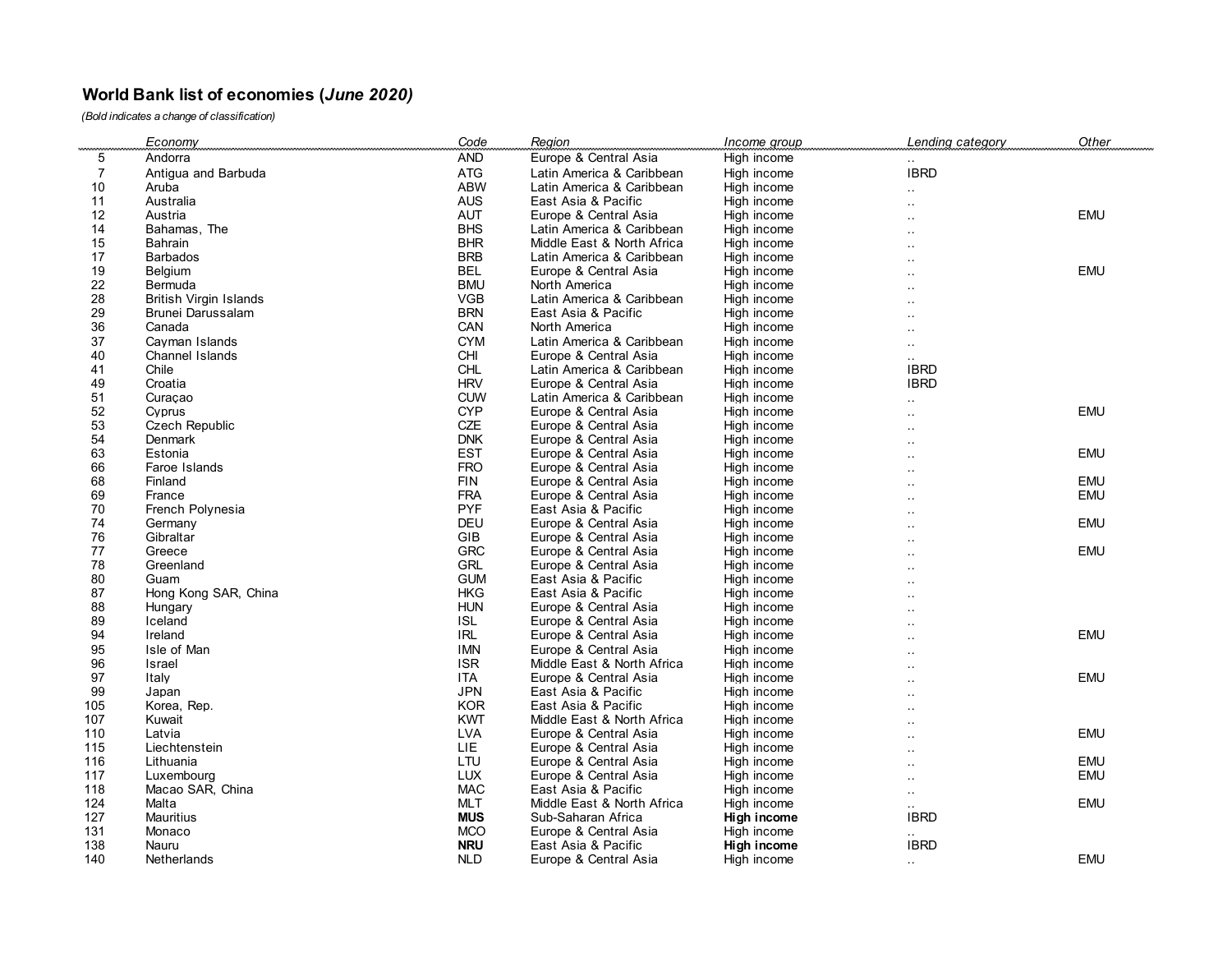| 141 | New Caledonia             | <b>NCL</b> | East Asia & Pacific        | High income |                      |             |
|-----|---------------------------|------------|----------------------------|-------------|----------------------|-------------|
| 142 | New Zealand               | <b>NZL</b> | East Asia & Pacific        | High income |                      |             |
| 147 | Northern Mariana Islands  | <b>MNP</b> | East Asia & Pacific        | High income |                      |             |
| 148 | Norway                    | <b>NOR</b> | Europe & Central Asia      | High income | $\ddot{\phantom{0}}$ |             |
| 149 | Oman                      | <b>OMN</b> | Middle East & North Africa | High income | $\ddotsc$            |             |
| 151 | Palau                     | <b>PLW</b> | East Asia & Pacific        | High income | <b>IBRD</b>          |             |
| 152 | Panama                    | <b>PAN</b> | Latin America & Caribbean  | High income | <b>IBRD</b>          |             |
| 157 | Poland                    | POL        | Europe & Central Asia      | High income | <b>IBRD</b>          |             |
| 158 | Portugal                  | <b>PRT</b> | Europe & Central Asia      | High income | $\ddot{\phantom{a}}$ | <b>EMU</b>  |
| 159 | Puerto Rico               | PRI        | Latin America & Caribbean  | High income | $\ddotsc$            |             |
| 160 | Qatar                     | QAT        | Middle East & North Africa | High income | $\cdot$ .            |             |
| 161 | Romania                   | <b>ROU</b> | Europe & Central Asia      | High income | <b>IBRD</b>          |             |
| 165 | San Marino                | <b>SMR</b> | Europe & Central Asia      | High income |                      |             |
| 167 | Saudi Arabia              | SAU        | Middle East & North Africa | High income | $\sim$<br>$\ddotsc$  |             |
| 170 | Seychelles                | <b>SYC</b> | Sub-Saharan Africa         | High income | <b>IBRD</b>          |             |
| 172 | Singapore                 | <b>SGP</b> | East Asia & Pacific        | High income |                      |             |
| 173 | Sint Maarten (Dutch part) | <b>SXM</b> | Latin America & Caribbean  | High income | $\ddot{\phantom{a}}$ |             |
| 174 | Slovak Republic           | <b>SVK</b> | Europe & Central Asia      | High income |                      | EMU         |
| 175 | Slovenia                  | <b>SVN</b> | Europe & Central Asia      |             |                      | <b>EMU</b>  |
|     |                           | <b>ESP</b> |                            | High income | $\ddot{\phantom{a}}$ |             |
| 180 | Spain                     |            | Europe & Central Asia      | High income | $\ddot{\phantom{a}}$ | <b>EMU</b>  |
| 182 | St. Kitts and Nevis       | <b>KNA</b> | Latin America & Caribbean  | High income | <b>IBRD</b>          |             |
| 184 | St. Martin (French part)  | <b>MAF</b> | Latin America & Caribbean  | High income | $\ddot{\phantom{a}}$ |             |
| 188 | Sweden                    | <b>SWE</b> | Europe & Central Asia      | High income | $\ddot{\phantom{0}}$ |             |
| 189 | Switzerland               | <b>CHE</b> | Europe & Central Asia      | High income | $\ddotsc$            |             |
| 191 | Taiwan, China             | <b>TWN</b> | East Asia & Pacific        | High income | $\ddotsc$            |             |
| 198 | Trinidad and Tobago       | <b>TTO</b> | Latin America & Caribbean  | High income | <b>IBRD</b>          |             |
| 202 | Turks and Caicos Islands  | <b>TCA</b> | Latin America & Caribbean  | High income | $\sim$               |             |
| 206 | United Arab Emirates      | <b>ARE</b> | Middle East & North Africa | High income | $\ddot{\phantom{a}}$ |             |
| 207 | United Kingdom            | <b>GBR</b> | Europe & Central Asia      | High income | $\ddotsc$            |             |
| 208 | <b>United States</b>      | <b>USA</b> | North America              | High income | $\ddotsc$            |             |
| 209 | Uruguay                   | <b>URY</b> | Latin America & Caribbean  | High income | <b>IBRD</b>          |             |
| 214 | Virgin Islands (U.S.)     | <b>VIR</b> | Latin America & Caribbean  | High income |                      |             |
| -1  | Afahanistan               | AFG        | South Asia                 | Low income  | <b>IDA</b>           | <b>HIPC</b> |
| 31  | <b>Burkina Faso</b>       | <b>BFA</b> | Sub-Saharan Africa         | Low income  | IDA                  | <b>HIPC</b> |
| 32  | Burundi                   | <b>BDI</b> | Sub-Saharan Africa         | Low income  | <b>IDA</b>           | <b>HIPC</b> |
| 38  | Central African Republic  | CAF        | Sub-Saharan Africa         | Low income  | <b>IDA</b>           | <b>HIPC</b> |
| 39  | Chad                      | <b>TCD</b> | Sub-Saharan Africa         | Low income  | IDA                  | HIPC        |
| 45  | Congo, Dem. Rep.          | COD        | Sub-Saharan Africa         | Low income  | <b>IDA</b>           | <b>HIPC</b> |
| 62  | Eritrea                   | ERI        | Sub-Saharan Africa         | Low income  | IDA                  | <b>HIPC</b> |
| 65  | Ethiopia                  | <b>ETH</b> | Sub-Saharan Africa         | Low income  | <b>IDA</b>           | <b>HIPC</b> |
| 72  | Gambia, The               | <b>GMB</b> | Sub-Saharan Africa         | Low income  | <b>IDA</b>           | <b>HIPC</b> |
| 82  | Guinea                    | <b>GIN</b> | Sub-Saharan Africa         | Low income  | <b>IDA</b>           | <b>HIPC</b> |
| 83  | Guinea-Bissau             | <b>GNB</b> | Sub-Saharan Africa         | Low income  | IDA                  | <b>HIPC</b> |
| 85  | Haiti                     | HTI        | Latin America & Caribbean  | Low income  | <b>IDA</b>           | <b>HIPC</b> |
| 104 | Korea, Dem. People's Rep. | <b>PRK</b> | East Asia & Pacific        | Low income  |                      |             |
| 113 | Liberia                   | LBR        | Sub-Saharan Africa         | Low income  | <b>IDA</b>           | <b>HIPC</b> |
| 119 | Madagascar                | <b>MDG</b> | Sub-Saharan Africa         | Low income  | <b>IDA</b>           | <b>HIPC</b> |
| 120 | Malawi                    | <b>MWI</b> | Sub-Saharan Africa         | Low income  | IDA                  | HIPC        |
| 123 | Mali                      | MLI        | Sub-Saharan Africa         | Low income  | <b>IDA</b>           | <b>HIPC</b> |
| 135 | Mozambique                | <b>MOZ</b> | Sub-Saharan Africa         | Low income  | IDA                  | <b>HIPC</b> |
| 144 | Niger                     | <b>NER</b> | Sub-Saharan Africa         | Low income  | <b>IDA</b>           | <b>HIPC</b> |
| 163 | Rwanda                    | <b>RWA</b> | Sub-Saharan Africa         | Low income  | <b>IDA</b>           | <b>HIPC</b> |
| 171 | Sierra Leone              | <b>SLE</b> | Sub-Saharan Africa         | Low income  | <b>IDA</b>           | <b>HIPC</b> |
| 177 | Somalia                   | SOM        | Sub-Saharan Africa         | Low income  | IDA                  | <b>HIPC</b> |
| 179 | South Sudan               | SSD        | Sub-Saharan Africa         | Low income  | <b>IDA</b>           |             |
|     |                           |            |                            |             |                      |             |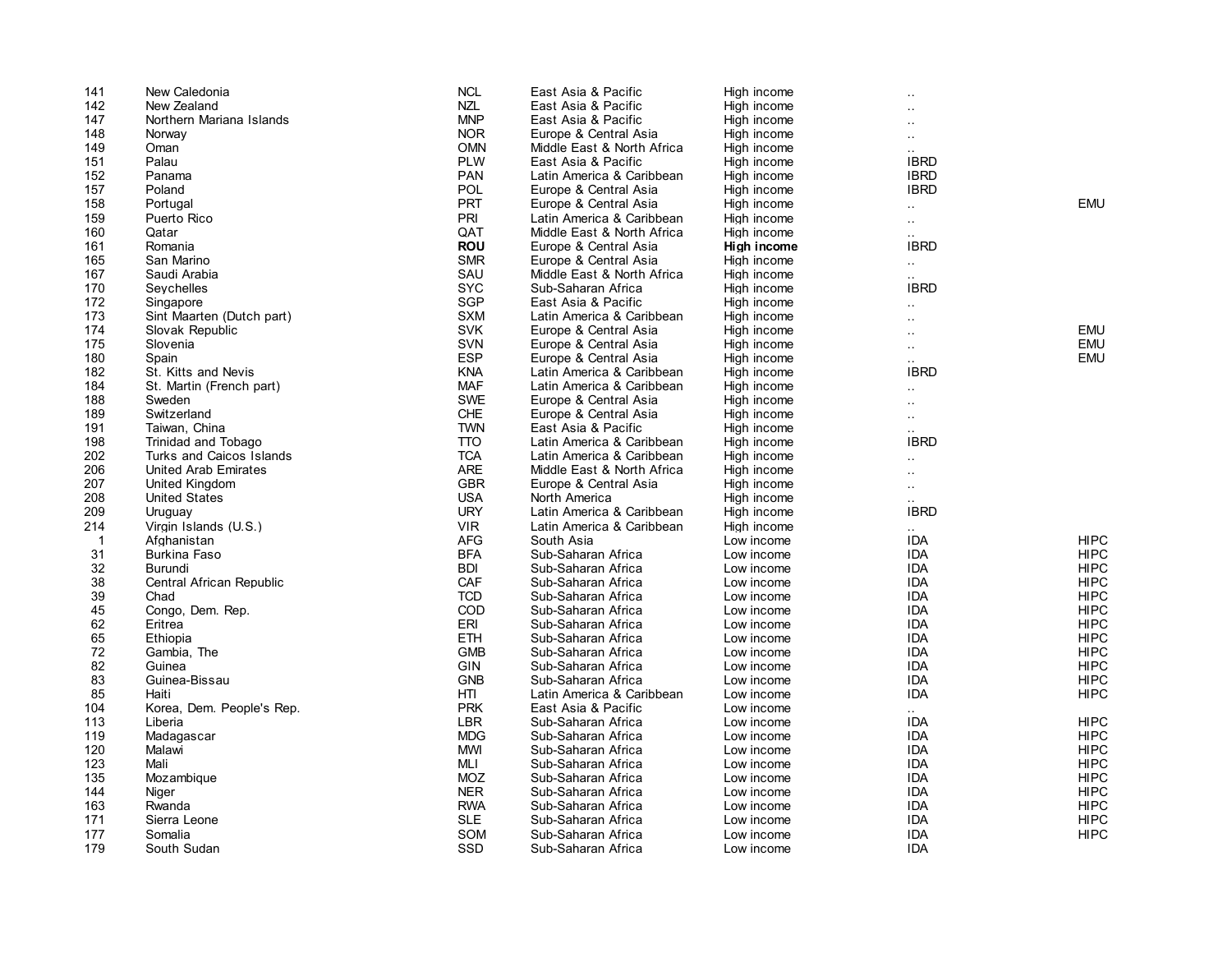| 186 | Sudan                 | <b>SDN</b> | Sub-Saharan Africa         | Low income          | <b>IDA</b>   | <b>HIPC</b> |
|-----|-----------------------|------------|----------------------------|---------------------|--------------|-------------|
| 190 | Syrian Arab Republic  | <b>SYR</b> | Middle East & North Africa | Low income          | <b>IDA</b>   |             |
| 192 | Tajikistan            | <b>TJK</b> | Europe & Central Asia      | Low income          | <b>IDA</b>   |             |
| 196 | Togo                  | <b>TGO</b> | Sub-Saharan Africa         | Low income          | <b>IDA</b>   | <b>HIPC</b> |
| 204 | Uganda                | <b>UGA</b> | Sub-Saharan Africa         | Low income          | <b>IDA</b>   | <b>HIPC</b> |
| 216 | Yemen, Rep.           | <b>YEM</b> | Middle East & North Africa | Low income          | <b>IDA</b>   |             |
| 3   | Algeria               | <b>DZA</b> | Middle East & North Africa | Lower middle income | <b>IBRD</b>  |             |
| 6   | Angola                | <b>AGO</b> | Sub-Saharan Africa         | Lower middle income | <b>IBRD</b>  |             |
| 16  | Bangladesh            | <b>BGD</b> | South Asia                 | Lower middle income | <b>IDA</b>   |             |
| 21  | Benin                 | <b>BEN</b> | Sub-Saharan Africa         | Lower middle income | <b>IDA</b>   | <b>HIPC</b> |
| 23  | <b>Bhutan</b>         | <b>BTN</b> | South Asia                 | Lower middle income | <b>IDA</b>   |             |
| 24  | <b>Bolivia</b>        | <b>BOL</b> | Latin America & Caribbean  | Lower middle income | <b>IBRD</b>  | <b>HIPC</b> |
| 33  | Cabo Verde            | <b>CPV</b> | Sub-Saharan Africa         | Lower middle income | Blend        |             |
| 34  | Cambodia              | <b>KHM</b> | East Asia & Pacific        | Lower middle income | <b>IDA</b>   |             |
| 35  | Cameroon              | <b>CMR</b> | Sub-Saharan Africa         | Lower middle income | <b>Blend</b> | <b>HIPC</b> |
| 44  | Comoros               | <b>COM</b> | Sub-Saharan Africa         | Lower middle income | <b>IDA</b>   | <b>HIPC</b> |
| 46  | Congo, Rep.           | COG        | Sub-Saharan Africa         | Lower middle income | <b>Blend</b> | <b>HIPC</b> |
| 48  | Côte d'Ivoire         | <b>CIV</b> | Sub-Saharan Africa         | Lower middle income | <b>IDA</b>   | <b>HIPC</b> |
| 55  | Diibouti              | <b>DJI</b> | Middle East & North Africa | Lower middle income | <b>IDA</b>   |             |
| 59  | Egypt, Arab Rep.      | EGY        | Middle East & North Africa | Lower middle income | <b>IBRD</b>  |             |
| 60  | El Salvador           | <b>SLV</b> | Latin America & Caribbean  | Lower middle income | <b>IBRD</b>  |             |
| 64  | Eswatini              | SWZ        | Sub-Saharan Africa         | Lower middle income | <b>IBRD</b>  |             |
| 75  | Ghana                 | <b>GHA</b> |                            |                     | <b>IDA</b>   | <b>HIPC</b> |
|     |                       | <b>HND</b> | Sub-Saharan Africa         | Lower middle income | <b>IDA</b>   | <b>HIPC</b> |
| 86  | Honduras              |            | Latin America & Caribbean  | Lower middle income |              |             |
| 90  | India                 | <b>IND</b> | South Asia                 | Lower middle income | <b>IBRD</b>  |             |
| 102 | Kenya                 | <b>KEN</b> | Sub-Saharan Africa         | Lower middle income | Blend        |             |
| 103 | Kiribati              | <b>KIR</b> | East Asia & Pacific        | Lower middle income | <b>IDA</b>   |             |
| 108 | Kyrgyz Republic       | <b>KGZ</b> | Europe & Central Asia      | Lower middle income | <b>IDA</b>   |             |
| 109 | Lao PDR               | <b>LAO</b> | East Asia & Pacific        | Lower middle income | <b>IDA</b>   |             |
| 112 | Lesotho               | <b>LSO</b> | Sub-Saharan Africa         | Lower middle income | <b>IDA</b>   |             |
| 126 | Mauritania            | <b>MRT</b> | Sub-Saharan Africa         | Lower middle income | <b>IDA</b>   | <b>HIPC</b> |
| 129 | Micronesia, Fed. Sts. | <b>FSM</b> | East Asia & Pacific        | Lower middle income | <b>IDA</b>   |             |
| 130 | Moldova               | <b>MDA</b> | Europe & Central Asia      | Lower middle income | <b>IBRD</b>  |             |
| 132 | Mongolia              | <b>MNG</b> | East Asia & Pacific        | Lower middle income | <b>IBRD</b>  |             |
| 134 | Morocco               | <b>MAR</b> | Middle East & North Africa | Lower middle income | <b>IBRD</b>  |             |
| 136 | Mvanmar               | <b>MMR</b> | East Asia & Pacific        | Lower middle income | <b>IDA</b>   |             |
| 139 | Nepal                 | <b>NPL</b> | South Asia                 | Lower middle income | <b>IDA</b>   |             |
| 143 | Nicaragua             | <b>NIC</b> | Latin America & Caribbean  | Lower middle income | <b>IDA</b>   | <b>HIPC</b> |
| 145 | Nigeria               | <b>NGA</b> | Sub-Saharan Africa         | Lower middle income | <b>Blend</b> |             |
| 150 | Pakistan              | <b>PAK</b> | South Asia                 | Lower middle income | <b>Blend</b> |             |
| 153 | Papua New Guinea      | <b>PNG</b> | East Asia & Pacific        | Lower middle income | Blend        |             |
| 156 | Philippines           | <b>PHL</b> | East Asia & Pacific        | Lower middle income | <b>IBRD</b>  |             |
| 166 | São Tomé and Principe | <b>STP</b> | Sub-Saharan Africa         | Lower middle income | <b>IDA</b>   | <b>HIPC</b> |
| 168 | Senegal               | <b>SEN</b> | Sub-Saharan Africa         | Lower middle income | <b>IDA</b>   | <b>HIPC</b> |
| 176 | Solomon Islands       | <b>SLB</b> | East Asia & Pacific        | Lower middle income | <b>IDA</b>   |             |
| 181 | Sri Lanka             | <b>LKA</b> | South Asia                 | Lower middle income | <b>IBRD</b>  |             |
| 193 | Tanzania              | <b>TZA</b> | Sub-Saharan Africa         | Lower middle income | <b>IDA</b>   | <b>HIPC</b> |
| 195 | Timor-Leste           | <b>TLS</b> | East Asia & Pacific        | Lower middle income | <b>Blend</b> |             |
| 199 | Tunisia               | <b>TUN</b> | Middle East & North Africa | Lower middle income | <b>IBRD</b>  |             |
| 205 | Ukraine               | <b>UKR</b> | Europe & Central Asia      | Lower middle income | <b>IBRD</b>  |             |
| 210 | Uzbekistan            | <b>UZB</b> | Europe & Central Asia      | Lower middle income | <b>Blend</b> |             |
| 211 | Vanuatu               | <b>VUT</b> | East Asia & Pacific        | Lower middle income | <b>IDA</b>   |             |
| 213 | Vietnam               | <b>VNM</b> | East Asia & Pacific        | Lower middle income | <b>IBRD</b>  |             |
| 215 | West Bank and Gaza    | <b>PSE</b> | Middle East & North Africa | Lower middle income |              |             |
| 217 | Zambia                | <b>ZMB</b> | Sub-Saharan Africa         | Lower middle income | <b>IDA</b>   | <b>HIPC</b> |
|     |                       |            |                            |                     |              |             |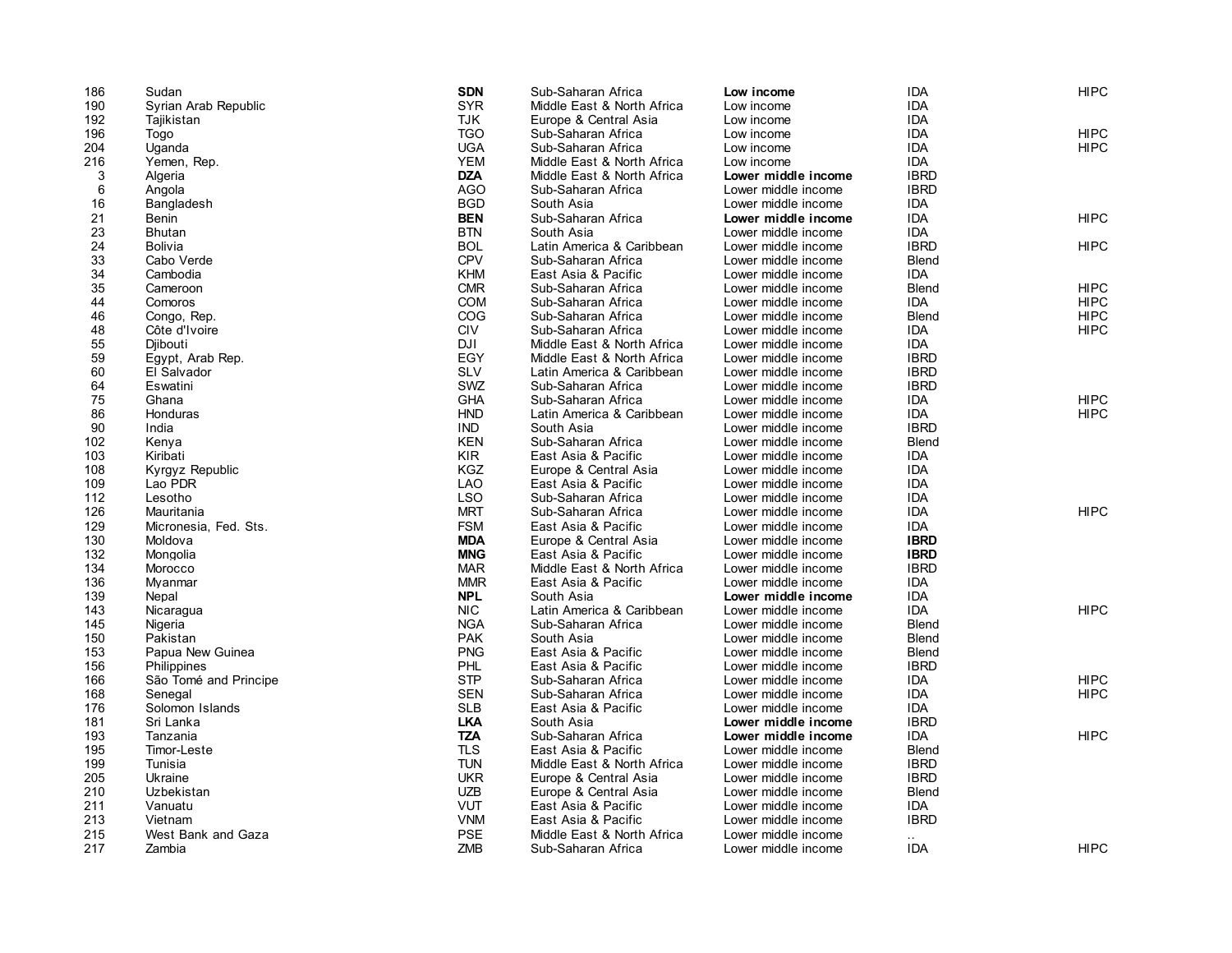| 218 | Zimbabwe                       | ZWE        | Sub-Saharan Africa         | Lower middle income | Blend        |             |
|-----|--------------------------------|------------|----------------------------|---------------------|--------------|-------------|
| 2   | Albania                        | ALB        | Europe & Central Asia      | Upper middle income | <b>IBRD</b>  |             |
| 4   | American Samoa                 | ASM        | East Asia & Pacific        | Upper middle income |              |             |
| 8   | Argentina                      | <b>ARG</b> | Latin America & Caribbean  | Upper middle income | <b>IBRD</b>  |             |
| 9   | Armenia                        | <b>ARM</b> | Europe & Central Asia      | Upper middle income | <b>IBRD</b>  |             |
| 13  | Azerbaijan                     | <b>AZE</b> | Europe & Central Asia      | Upper middle income | <b>IBRD</b>  |             |
| 18  | <b>Belarus</b>                 | <b>BLR</b> | Europe & Central Asia      | Upper middle income | <b>IBRD</b>  |             |
| 20  | Belize                         | <b>BLZ</b> | Latin America & Caribbean  | Upper middle income | <b>IBRD</b>  |             |
| 25  | Bosnia and Herzegovina         | BIH        | Europe & Central Asia      | Upper middle income | <b>IBRD</b>  |             |
| 26  | <b>Botswana</b>                | <b>BWA</b> |                            |                     | <b>IBRD</b>  |             |
|     |                                |            | Sub-Saharan Africa         | Upper middle income |              |             |
| 27  | Brazil                         | <b>BRA</b> | Latin America & Caribbean  | Upper middle income | <b>IBRD</b>  |             |
| 30  | <b>Bulgaria</b>                | <b>BGR</b> | Europe & Central Asia      | Upper middle income | <b>IBRD</b>  |             |
| 42  | China                          | <b>CHN</b> | East Asia & Pacific        | Upper middle income | <b>IBRD</b>  |             |
| 43  | Colombia                       | COL        | Latin America & Caribbean  | Upper middle income | <b>IBRD</b>  |             |
| 47  | Costa Rica                     | <b>CRI</b> | Latin America & Caribbean  | Upper middle income | <b>IBRD</b>  |             |
| 50  | Cuba                           | <b>CUB</b> | Latin America & Caribbean  | Upper middle income |              |             |
| 56  | Dominica                       | <b>DMA</b> | Latin America & Caribbean  | Upper middle income | <b>Blend</b> |             |
| 57  | Dominican Republic             | <b>DOM</b> | Latin America & Caribbean  | Upper middle income | <b>IBRD</b>  |             |
| 58  | Ecuador                        | ECU        | Latin America & Caribbean  | Upper middle income | <b>IBRD</b>  |             |
| 61  | <b>Equatorial Guinea</b>       | <b>GNQ</b> | Sub-Saharan Africa         | Upper middle income | <b>IBRD</b>  |             |
| 67  | Fiji                           | FJI        | East Asia & Pacific        | Upper middle income | Blend        |             |
| 71  | Gabon                          | GAB        | Sub-Saharan Africa         | Upper middle income | <b>IBRD</b>  |             |
| 73  | Georgia                        | GEO        | Europe & Central Asia      | Upper middle income | <b>IBRD</b>  |             |
| 79  | Grenada                        | <b>GRD</b> | Latin America & Caribbean  | Upper middle income | <b>Blend</b> |             |
| 81  | Guatemala                      | GTM        | Latin America & Caribbean  | Upper middle income | <b>IBRD</b>  |             |
| 84  | Guyana                         | <b>GUY</b> | Latin America & Caribbean  | Upper middle income | <b>IDA</b>   | <b>HIPC</b> |
| 91  | Indonesia                      | <b>IDN</b> | East Asia & Pacific        | Upper middle income | <b>IBRD</b>  |             |
| 92  | Iran, Islamic Rep.             | <b>IRN</b> | Middle East & North Africa | Upper middle income | <b>IBRD</b>  |             |
| 93  | Iraq                           | <b>IRQ</b> | Middle East & North Africa | Upper middle income | <b>IBRD</b>  |             |
| 98  |                                | JAM        | Latin America & Caribbean  | Upper middle income | <b>IBRD</b>  |             |
|     | Jamaica                        |            |                            |                     |              |             |
| 100 | Jordan                         | <b>JOR</b> | Middle East & North Africa | Upper middle income | <b>IBRD</b>  |             |
| 101 | Kazakhstan                     | KAZ        | Europe & Central Asia      | Upper middle income | <b>IBRD</b>  |             |
| 106 | Kosovo                         | <b>XKX</b> | Europe & Central Asia      | Upper middle income | <b>IDA</b>   |             |
| 111 | Lebanon                        | LBN        | Middle East & North Africa | Upper middle income | <b>IBRD</b>  |             |
| 114 | Libya                          | <b>LBY</b> | Middle East & North Africa | Upper middle income | <b>IBRD</b>  |             |
| 121 | Malaysia                       | <b>MYS</b> | East Asia & Pacific        | Upper middle income | <b>IBRD</b>  |             |
| 122 | Maldives                       | <b>MDV</b> | South Asia                 | Upper middle income | <b>IDA</b>   |             |
| 125 | Marshall Islands               | <b>MHL</b> | East Asia & Pacific        | Upper middle income | <b>IDA</b>   |             |
| 128 | Mexico                         | <b>MEX</b> | Latin America & Caribbean  | Upper middle income | <b>IBRD</b>  |             |
| 133 | Montenegro                     | <b>MNE</b> | Europe & Central Asia      | Upper middle income | <b>IBRD</b>  |             |
| 137 | Namibia                        | <b>NAM</b> | Sub-Saharan Africa         | Upper middle income | <b>IBRD</b>  |             |
| 146 | North Macedonia                | <b>MKD</b> | Europe & Central Asia      | Upper middle income | <b>IBRD</b>  |             |
| 154 | Paraguay                       | <b>PRY</b> | Latin America & Caribbean  | Upper middle income | <b>IBRD</b>  |             |
| 155 | Peru                           | <b>PER</b> | Latin America & Caribbean  | Upper middle income | <b>IBRD</b>  |             |
| 162 | <b>Russian Federation</b>      | <b>RUS</b> | Europe & Central Asia      | Upper middle income | <b>IBRD</b>  |             |
| 164 | Samoa                          | <b>WSM</b> | East Asia & Pacific        | Upper middle income | IDA.         |             |
| 169 | Serbia                         | <b>SRB</b> | Europe & Central Asia      | Upper middle income | <b>IBRD</b>  |             |
| 178 | South Africa                   | ZAF        | Sub-Saharan Africa         | Upper middle income | <b>IBRD</b>  |             |
| 183 | St. Lucia                      | <b>LCA</b> | Latin America & Caribbean  | Upper middle income | Blend        |             |
| 185 | St. Vincent and the Grenadines | <b>VCT</b> | Latin America & Caribbean  | Upper middle income | Blend        |             |
| 187 | Suriname                       | <b>SUR</b> | Latin America & Caribbean  | Upper middle income | <b>IBRD</b>  |             |
| 194 | Thailand                       | <b>THA</b> | East Asia & Pacific        | Upper middle income | <b>IBRD</b>  |             |
| 197 | Tonga                          | <b>TON</b> | East Asia & Pacific        | Upper middle income | IDA          |             |
| 200 | Turkey                         | <b>TUR</b> | Europe & Central Asia      | Upper middle income | <b>IBRD</b>  |             |
| 201 | Turkmenistan                   | <b>TKM</b> | Europe & Central Asia      | Upper middle income | <b>IBRD</b>  |             |
|     |                                |            |                            |                     |              |             |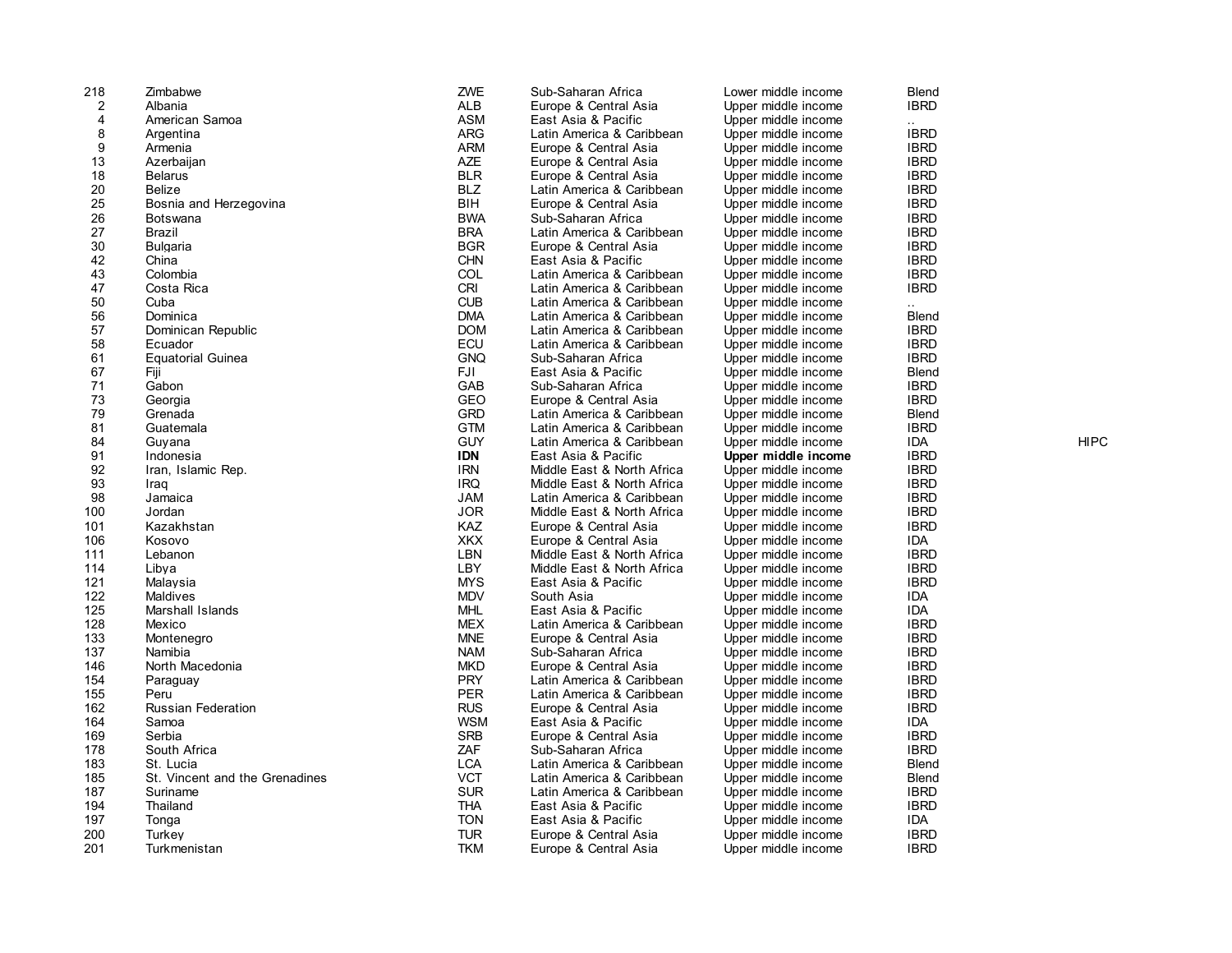| 203                                                                                                                                                | Tuvalu                                                                                                                                                                                                                                                                                                                                                                                                                                                                                                                                                                                                                                                                                                                                                                                                                               | <b>TUV</b>                                                                                                                                                                                                                                                                                                                                                         | East Asia & Pacific       | Upper middle income | <b>IDA</b>  |
|----------------------------------------------------------------------------------------------------------------------------------------------------|--------------------------------------------------------------------------------------------------------------------------------------------------------------------------------------------------------------------------------------------------------------------------------------------------------------------------------------------------------------------------------------------------------------------------------------------------------------------------------------------------------------------------------------------------------------------------------------------------------------------------------------------------------------------------------------------------------------------------------------------------------------------------------------------------------------------------------------|--------------------------------------------------------------------------------------------------------------------------------------------------------------------------------------------------------------------------------------------------------------------------------------------------------------------------------------------------------------------|---------------------------|---------------------|-------------|
|                                                                                                                                                    |                                                                                                                                                                                                                                                                                                                                                                                                                                                                                                                                                                                                                                                                                                                                                                                                                                      |                                                                                                                                                                                                                                                                                                                                                                    |                           |                     |             |
| 212<br>2<br>3<br>4<br>5<br>6<br>8<br>9<br>10<br>11<br>12<br>13<br>14<br>15<br>16<br>17<br>18<br>19<br>20<br>21<br>22<br>23<br>24<br>25<br>26<br>27 | Venezuela, RB<br>Arab World<br>Caribbean small states<br>Central Europe and the Baltics<br>Early-demographic dividend<br>East Asia & Pacific<br>East Asia & Pacific (excluding high income)<br>East Asia & Pacific (IDA & IBRD)<br>Euro area<br>Europe & Central Asia<br>Europe & Central Asia (excluding high income)<br>Europe & Central Asia (IDA & IBRD)<br>European Union<br>Fragile and conflict affected situations<br>Heavily indebted poor countries (HIPC)<br>High income<br><b>IBRD</b> only<br>IDA & IBRD total<br><b>IDA</b> blend<br><b>IDA only</b><br><b>IDA</b> total<br>Late-demographic dividend<br>Latin America & Caribbean<br>Latin America & Caribbean (excluding high income)<br>Latin America & Caribbean (IDA & IBRD)<br>Least developed countries: UN classification<br>Low & middle income<br>Low income | <b>VEN</b><br><b>ARB</b><br><b>CSS</b><br><b>CEB</b><br><b>EAR</b><br>EAS<br>EAP<br><b>TEA</b><br><b>EMU</b><br><b>ECS</b><br><b>ECA</b><br><b>TEC</b><br><b>EUU</b><br><b>FCS</b><br><b>HPC</b><br><b>HIC</b><br><b>IBD</b><br><b>IBT</b><br><b>IDB</b><br><b>IDX</b><br><b>IDA</b><br><b>LTE</b><br><b>LCN</b><br>LAC<br><b>TLA</b><br><b>LDC</b><br>LMY<br>LIC. | Latin America & Caribbean | Upper middle income | <b>IBRD</b> |
| 28<br>29<br>30<br>31<br>32                                                                                                                         | Lower middle income<br>Middle East & North Africa<br>Middle East & North Africa (excluding high income)<br>Middle East & North Africa (IDA & IBRD)<br>Middle income                                                                                                                                                                                                                                                                                                                                                                                                                                                                                                                                                                                                                                                                  | <b>LMC</b><br><b>MEA</b><br><b>MNA</b><br><b>TMN</b><br><b>MIC</b>                                                                                                                                                                                                                                                                                                 |                           |                     |             |
| 33<br>34                                                                                                                                           | North America<br>OECD members                                                                                                                                                                                                                                                                                                                                                                                                                                                                                                                                                                                                                                                                                                                                                                                                        | <b>NAC</b><br><b>OED</b>                                                                                                                                                                                                                                                                                                                                           |                           |                     |             |
| 35<br>36                                                                                                                                           | Other small states<br>Pacific island small states                                                                                                                                                                                                                                                                                                                                                                                                                                                                                                                                                                                                                                                                                                                                                                                    | <b>OSS</b><br><b>PSS</b>                                                                                                                                                                                                                                                                                                                                           |                           |                     |             |
| 37                                                                                                                                                 | Post-demographic dividend                                                                                                                                                                                                                                                                                                                                                                                                                                                                                                                                                                                                                                                                                                                                                                                                            | <b>PST</b>                                                                                                                                                                                                                                                                                                                                                         |                           |                     |             |
| 38<br>39                                                                                                                                           | Pre-demographic dividend<br>Small states                                                                                                                                                                                                                                                                                                                                                                                                                                                                                                                                                                                                                                                                                                                                                                                             | <b>PRE</b><br><b>SST</b>                                                                                                                                                                                                                                                                                                                                           |                           |                     |             |
| 40                                                                                                                                                 | South Asia                                                                                                                                                                                                                                                                                                                                                                                                                                                                                                                                                                                                                                                                                                                                                                                                                           | SAS                                                                                                                                                                                                                                                                                                                                                                |                           |                     |             |
| 41                                                                                                                                                 | South Asia (IDA & IBRD)                                                                                                                                                                                                                                                                                                                                                                                                                                                                                                                                                                                                                                                                                                                                                                                                              | <b>TSA</b>                                                                                                                                                                                                                                                                                                                                                         |                           |                     |             |
| 42                                                                                                                                                 | Sub-Saharan Africa                                                                                                                                                                                                                                                                                                                                                                                                                                                                                                                                                                                                                                                                                                                                                                                                                   | <b>SSF</b>                                                                                                                                                                                                                                                                                                                                                         |                           |                     |             |
| 43                                                                                                                                                 | Sub-Saharan Africa (excluding high income)                                                                                                                                                                                                                                                                                                                                                                                                                                                                                                                                                                                                                                                                                                                                                                                           | <b>SSA</b>                                                                                                                                                                                                                                                                                                                                                         |                           |                     |             |
| 44                                                                                                                                                 | Sub-Saharan Africa (IDA & IBRD)                                                                                                                                                                                                                                                                                                                                                                                                                                                                                                                                                                                                                                                                                                                                                                                                      | <b>TSS</b>                                                                                                                                                                                                                                                                                                                                                         |                           |                     |             |
| 45                                                                                                                                                 | Upper middle income                                                                                                                                                                                                                                                                                                                                                                                                                                                                                                                                                                                                                                                                                                                                                                                                                  | <b>UMC</b>                                                                                                                                                                                                                                                                                                                                                         |                           |                     |             |
| 46                                                                                                                                                 | World                                                                                                                                                                                                                                                                                                                                                                                                                                                                                                                                                                                                                                                                                                                                                                                                                                | <b>WLD</b>                                                                                                                                                                                                                                                                                                                                                         |                           |                     |             |

This table classifies all World Bank member countries (189), and all other economies with populations of more than 30,000. For operational and analytical purposes, economies are divided among income groups according to 2019 gross national income (GNI) per capita, calculated using the World Bank Atlas method. The groups are: low income, \$1,035 or less; lower middle income, \$1,036 - 4,045; upper middle income, \$4,046 - 12,535; and high income, \$12,536 or more. The effective operational cutoff for IDA eligibility is \$1,185 or less.

Geographic classifications in this table cover all income levels.

IDA countries are those that lack the financial ability to borrow from IBRD. IDA credits are deeply concessional—interest-free loans and grants for programs aimed at boosting economic growth and improving living conditions. IBRD loans are noncessional. Blend countries are eligible for IDA credits because of their low per capita incomes but are also eligible for IBRD because they are financially creditworthy.